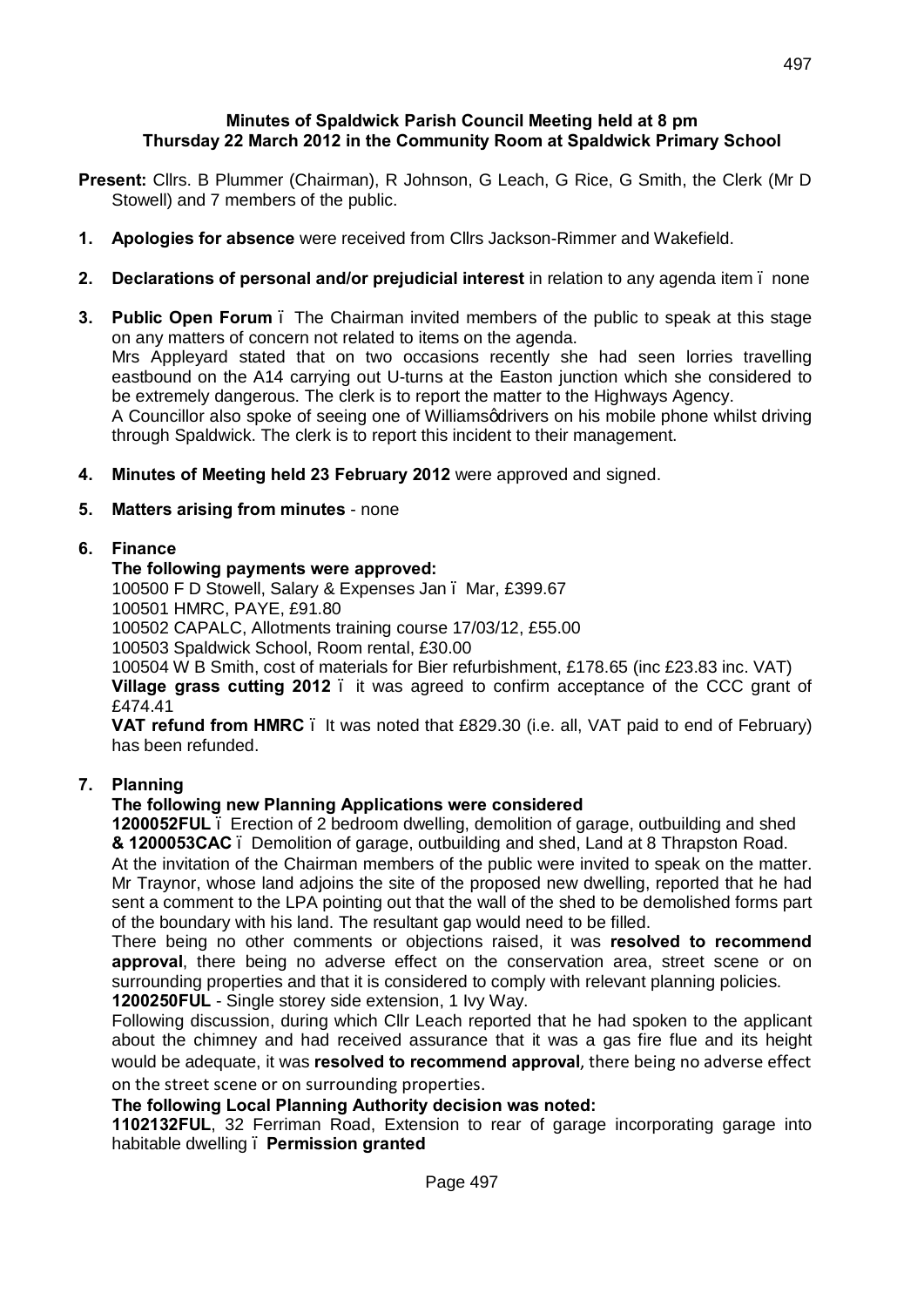**8. Queen Elizabeth's Diamond Jubilee Commemoration June 2012** – progress reports

**1. Making Spaldwick Bloom** – the planting box around the Village Sign is now in place. Cllr Leach will arrange to have it filled with soil and will ask the Gardening Club if they would help in the planting and future maintenance. It was noted that the box to be placed by the Silver / Golden jubilee plaques will be made shortly.

The Chairman expressed the Council thanks to Cllr Wakefield and her father for planting the crocuses on the verge outside Manor farm house. They had produced an attractive display, which would no doubt develop in future years.

**2. Village Sign** – Trevor Cooper reported that he will complete the refurbishment before the Jubilee Bank Holiday. Cllr Johnson reported that he will cover the wood at the base with a lead substitute to prevent water entering the gaps in the woodwork.

**3. Bench on Belton's Hill** – at the request of the Clerk for guidance, it was agreed to obtain quotations for a single rectangular concrete base approx 5 inches thick, rather than 2 smaller pads under each of the seat leg locations as suggested by the seat suppliers.

**4. Jubilee mugs**. It was agreed to accept the standard inscription proposed by the manufacturer with the name of the donor as Spaldwick Village or Parish rather than  $\%$  paldwick Parish Council+. The price for a quantity of 100 plus is £3.15 + post & packing. The Clerk pointed out that VAT paid on the purchase can be recovered by the Parish Council if none are sold on. It was therefore agreed that a minimum quantity of 100 be purchased for free distribution. The Chairman will discuss with other village organisations whether they wish to order some at the same time in order to take advantage of this price. He confirmed that an order placed following the next meeting will still be in time for delivery to be made before the Jubilee Bank Holiday.

**5. Beacon** It was noted that the beacon used at the Millennium is still available. Mr & Mrs Ivell have been approached regarding its possible location on the site of the old windmill at Belton **G** Hill. They would like to hear details before making a decision, but their view is that it is not a suitable location for a large gathering. A beacon lit by a small team may be acceptable, with the associated celebration, if any, being held elsewhere. The lighting time will be around 10.15 pm (the exact time will be given on 2 May if we register).

Following discussion it was agreed that a working group could be formed to erect the beacon and to light it on the night. Cllr Johnson agreed to speak to the landowner(s) about the possibility of locating the beacon further east along the ridge so that it would be more clearly visible from the centre of Spaldwick.

**6. Street Parties** It was suggested that it might be a good idea to have one large street party, probably in the High Street rather than separate ones in individual streets. Cllr Rice will speak to Lisa Hunter about moving the Ivy Way party and Kit Lee will talk to the Youth Group about getting involved. Other village organisations including the Social Group, Church group and Playtimes will be invited to a meeting to make the arrangements.

# **9. Inspection / Repair / Replacement of Assets**

**Trees on Village Green** – Order placed with The Tree Care Company for removal of one tree.

**Children's play area, trip hazards.** Order placed with John Henry Group for repair.

**Children's play area, see-saw safety surface.** Wicksteed have quoted £640 for short term repair and £1713 for complete replacement. A quotation is awaited for a repair kit only.

**War Memorial refurbishment.** Application for funding is proceeding. Cllr Rice has supplied additional photos to support the proposal to paint the lettering. He observed that there are clear signs of black paint in the lettering from the East side. There is possibly evidence of some paint in the North side.

**Bier / hand hearse**. The refurbishment is now virtually complete and all who have seen it agree that Wally & Sheila Smith have done an excellent job. A brass plate showing that it